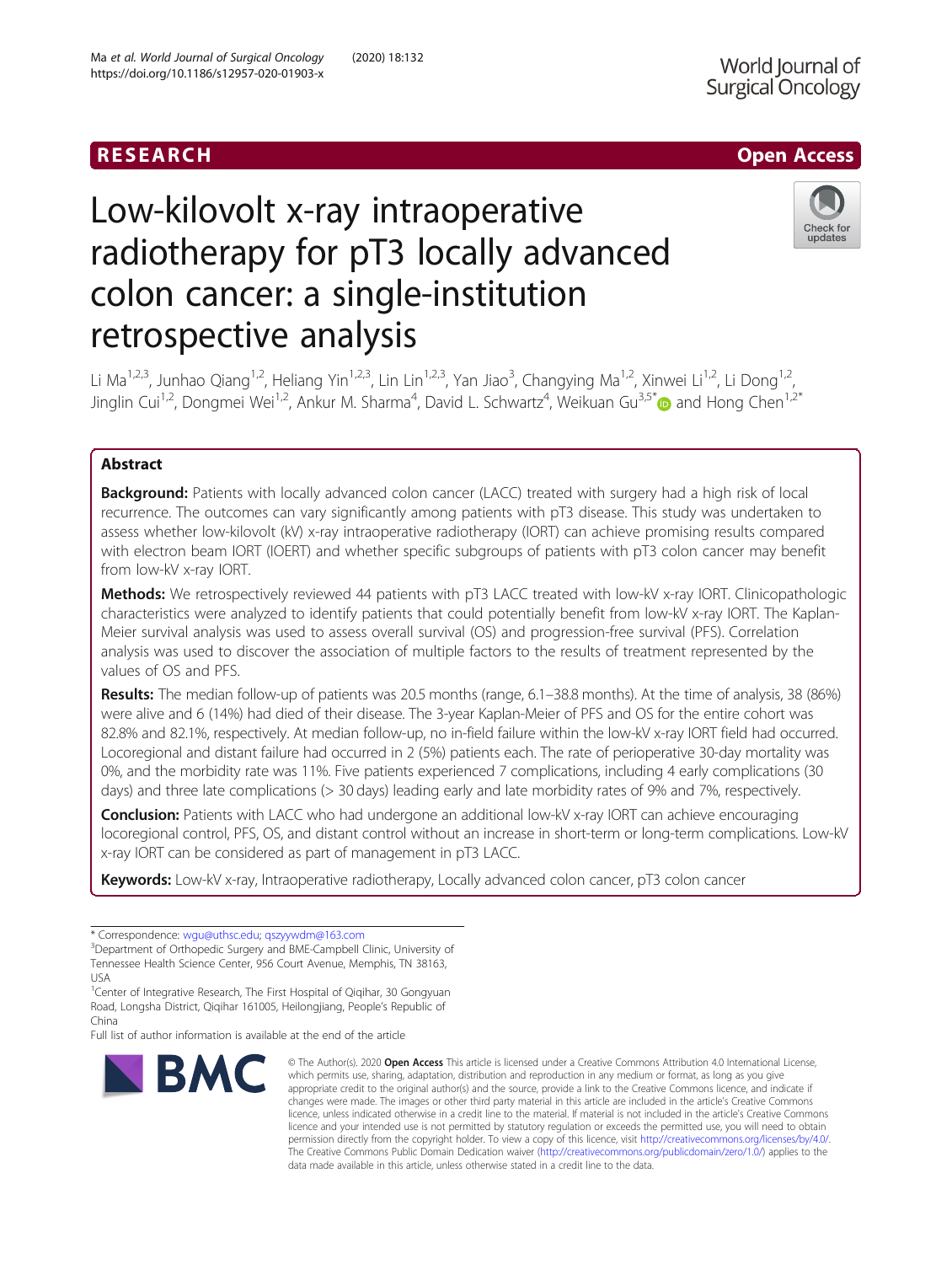#### Background

Colon cancer was the fourth most common malignancy and the fifth most deadly cancer worldwide according to the GLOBOCAN estimation in 2018  $[1]$ . Completeness of surgical resection was the most important prognostic factor in almost all the studies [\[2](#page-5-0)]. Most colon cancer patients were sufficiently treated surgically with or without adjuvant systemic therapy. Although 70 to 90% of all patients who had colorectal cancer undergo surgical resection with curative intent, the 5-year recurrence rate was 12% and 33% in stage II and III patients, respectively [[3,](#page-5-0) [4](#page-5-0)]. Multivariable analysis indicated that disease stage II and III were independent predictors of locoregional recurrence (LR). The median survival after diagnosis of LR was only 9 months [\[5](#page-5-0)]. Consequently, the recurrence or metastasis leads to a clinical and therapeutic challenge associated with a poor prognosis. It is therefore worth exploring how local control could be improved beyond standard care of colon cancer.

At present, there is no established role for the routine use of intraoperative radiotherapy (IORT) as adjuvant therapy in primary colon cancer except for in pT4 disease. However, IORT allows for sterilization of microscopic disease in situ. Shifting healthy tissues out of the radiation field and selective shielding of surrounding structures during IORT, therefore the high, single radiation doses, can be delivered while minimizing the side effects in adjacent tissues [[6](#page-5-0)]. Studies have indicated that modification of IORT for colorectal cancers may lead to an improvement of in-field and local control in selected patients [[7](#page-5-0)–[9\]](#page-5-0). Brady et al. have reported that IORT may be utilized as a tool to improve local control in patients with locally advanced primary or recurrent colorectal cancer [\[10\]](#page-5-0). However, there were limited previous studies of IORT for primary colon cancer, and most of the patients in these researches received either IOERT or highdose-rate intraoperative brachytherapy [\[11,](#page-5-0) [12](#page-5-0)] with only a few studies describing outcomes for colorectal cancer patients using orthovoltage IORT [[13](#page-6-0)–[15\]](#page-6-0). At present, electronic brachytherapy is mainly recommended for breast cancer, endometrial, cervical cancer, or nonmelanomatous skin cancers based on currently available data; however, electronic brachytherapy has emerged as a potential alternative for certain disease sites [\[16](#page-6-0)].

Currently recognized high-risk factors for recurrence of colon cancer after resection included poorly differentiated histology, lymphatic/vascular invasion, perineural invasion, or positive margins. To explore patients who would benefit from low-kV x-ray IORT in pT3 patients, we analyzed the data based on the clinicopathological characteristics of the patients. This study is the first time to investigate potential benefit from low-kV x-ray IORT among patients with pT3 LACC. We aim to evaluate whether low-kV x-ray IORT can benefit pT3 patients not being inferior to the electron IOERT. Furthermore, we report complications associated with low-kV x-ray IORT.

#### **Methods**

The local institutional review board approved this study. We retrospectively analyzed clinical data of 44 primary colon cancer patients with T3N0-2 M0 diseases. They all received curative surgical resections and low-kV x-ray IORT at our hospital between August 2016 and February 2019. A tumor within 15 cm from the anal verge at the caudal margin defined as rectal cancer was excluded. We also excluded distant metastasis, recurrent colon cancer, and synchronous malignancy.

Standardized curative intent surgeries were applied in all patients. We restaged the final pathologic features according to the tumor node metastasis (TNM) staging system of the seventh edition of the American Joint Committee on Cancer during data review.

Lower energy photons were performed to the tumor bed, while dose-limiting structures were separated from the irradiation field. It was applied using a dedicated INTRA-BEAM® PRS 500 (Carl Zeiss Meditec AG, Germany). The operation of the INTRABEAM system was based on the use of an orthovoltage x-ray beam (photons with an energy of 50 kV). The diameters of spherical applicators ranged from 1.5 to 5.0 cm. They were used to enable accuracy and uniformities of dose distribution on the surface of the tumor bed. The dose adjustment is dependent on the proximity of surrounding risk structures (e.g., Peripheral nerve is dose-limiting for intraoperative radiotherapy, and patients receiving 15 Gy or more are at higher risk.) and the degree of adhesion of the tumor to the surrounding tissue during surgery. Higher doses ( $\geq$  15 Gy) were delivered due to a close or positive margin. Our study was designed based on the experience of other institutes on the IORT dose administration [\[17](#page-6-0)–[19\]](#page-6-0).

The Kaplan-Meier survival analysis was used to assess overall survival (OS) and progression-free survival (PFS). Comparison was done using ANOVA analysis; P value less than 0.05 was considered as significant. Correlation analysis was used to discover the association of multiple factors to the results of treatment represented by the values of OS and PFS. For the r value equal or more than 0.7 or − 0.7, we treated it as significant correlation. For an r value between 0.35 and 0.69 or − 0.35 and − 0.69, we regard it as existence of a correlation. When R values fell between 0 and 0.35 or 0 and − 0.35, we regarded these data as no correlation. Statistical analyses were performed with the SPSS 26.0 statistical software (IBM SPSS Statistics 26).

#### Results

Twenty-eight men (64%) and sixteen women (36%) were included in this study. Median age at the time of surgery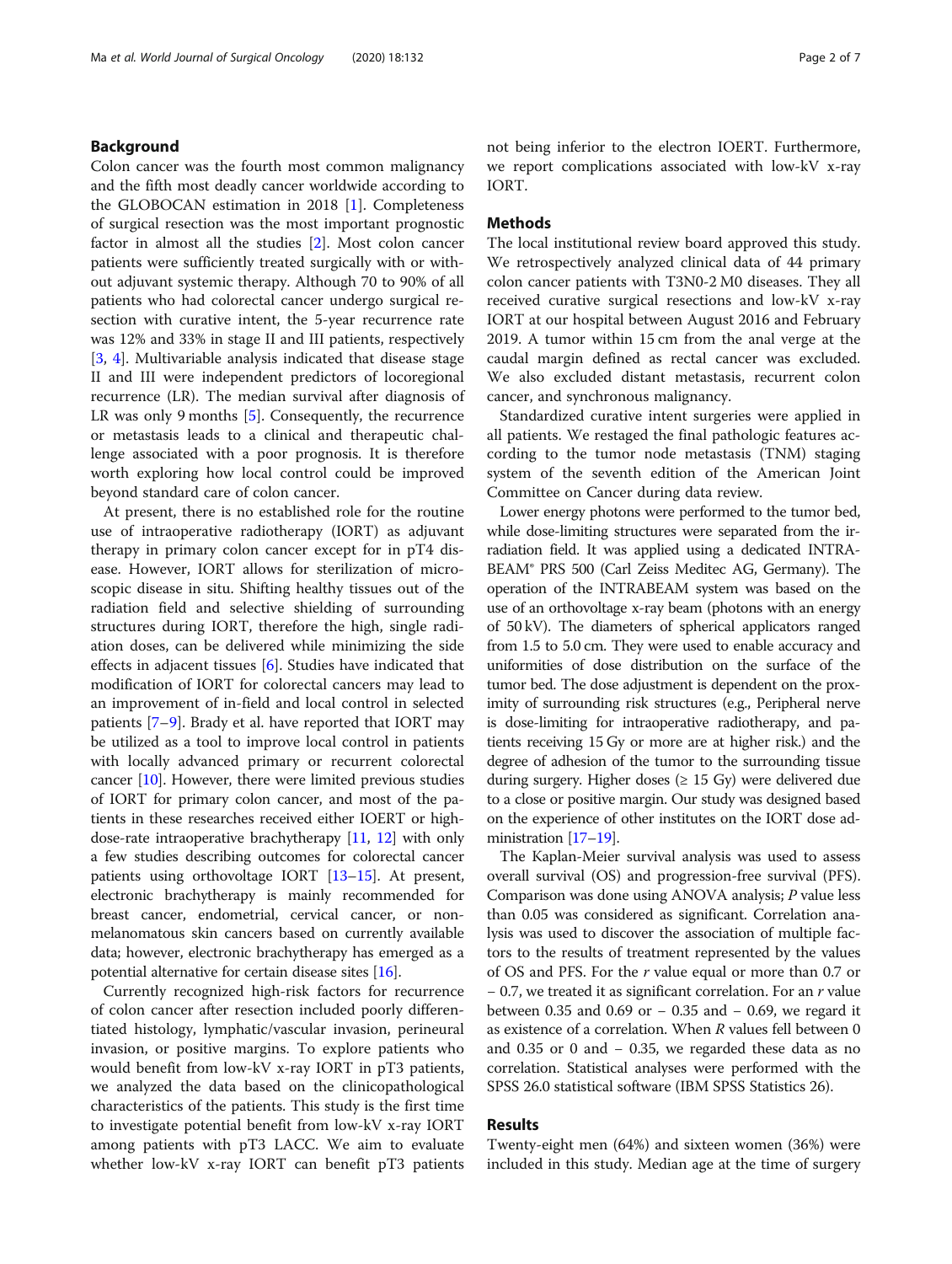and low-kV x-ray IORT was 64.5 years (range 39–83). One patient had small intestinal neuroendocrine carcinoma, three had mucinous adenocarcinoma, and all others had adenocarcinoma. Postoperative chemotherapy was administered to nineteen patients according to postoperative pathology. Except for two patients who used capecitabine for 3–8 cycles, the remaining 17 patients received regimen CAPEOX for 3–6 cycles. Additional information on patient and tumor characteristics is described in Table 1. The information on low-kV xray IORT is described in Table 2.

Median follow-up of patients was 20.5 months (range, 6.1–38.8 months). At the time of analysis, 38 (86%) of 44

**Table 1** Patient and tumor characteristics  $(n = 44)$ 

| Characteristic                            | Number (%)     |
|-------------------------------------------|----------------|
| Sex                                       |                |
| Male                                      | 28(64%)        |
| Female                                    | 16(36%)        |
| Age (years)                               |                |
| Median                                    | 64.5           |
| Range                                     | $39 - 83$      |
| Preoperative RT                           | $\Omega$       |
| Neoadjuvant chemotherapy                  | $\Omega$       |
| Postoperative RT                          | $\Omega$       |
| Adjuvant chemotherapy                     | 19             |
| Histology                                 |                |
| Adenocarcinoma                            | 40 (91%)       |
| Mucinous adenocarcinoma                   | 3(7%)          |
| Small intestinal neuroendocrine carcinoma | 1(2%)          |
| Pathologic T stage                        |                |
| T <sub>3</sub>                            | 44 (100%)      |
| Pathologic N stage                        |                |
| N <sub>0</sub>                            | 27             |
| N <sub>1</sub>                            | 11             |
| N <sub>2</sub>                            | 6              |
| Pathologic M stage                        |                |
| M <sub>0</sub>                            | 44             |
| M1                                        | $\Omega$       |
| Number lymph nodes examined               |                |
| Median                                    | 19             |
| Range                                     | $7 - 33$       |
| Number lymph nodes positive               |                |
| Mean                                      | $\overline{2}$ |
| Range                                     | $0 - 15$       |
| Follow-up time (months)                   |                |
| Median                                    | 20.5           |
| Range                                     | $6.1 - 38.8$   |

Table 2 Mean outcome and range by low-kV x-ray IORT characteristics

| Characteristic       | Number (%)   |
|----------------------|--------------|
| Applicator size (cm) |              |
| Mean                 | 3.5          |
| Range                | $2.5 - 4.5$  |
| Dose (Gy)            |              |
| Mean                 | 15           |
| Range                | $10 - 18$    |
| Time (min)           |              |
| Mean                 | 15.7         |
| Range                | $9.2 - 26.6$ |

patients were alive, and 6 (14%) patients were dead. The 3-year Kaplan-Meier of OS and PFS for the entire cohort was 82.1% and 82.8%, respectively (Fig. 1a, b). At median follow-up, no central failure within the low-kV x-ray IORT boost field had occurred, and locoregional and distant failure had occurred in 2 (5%) patients each.

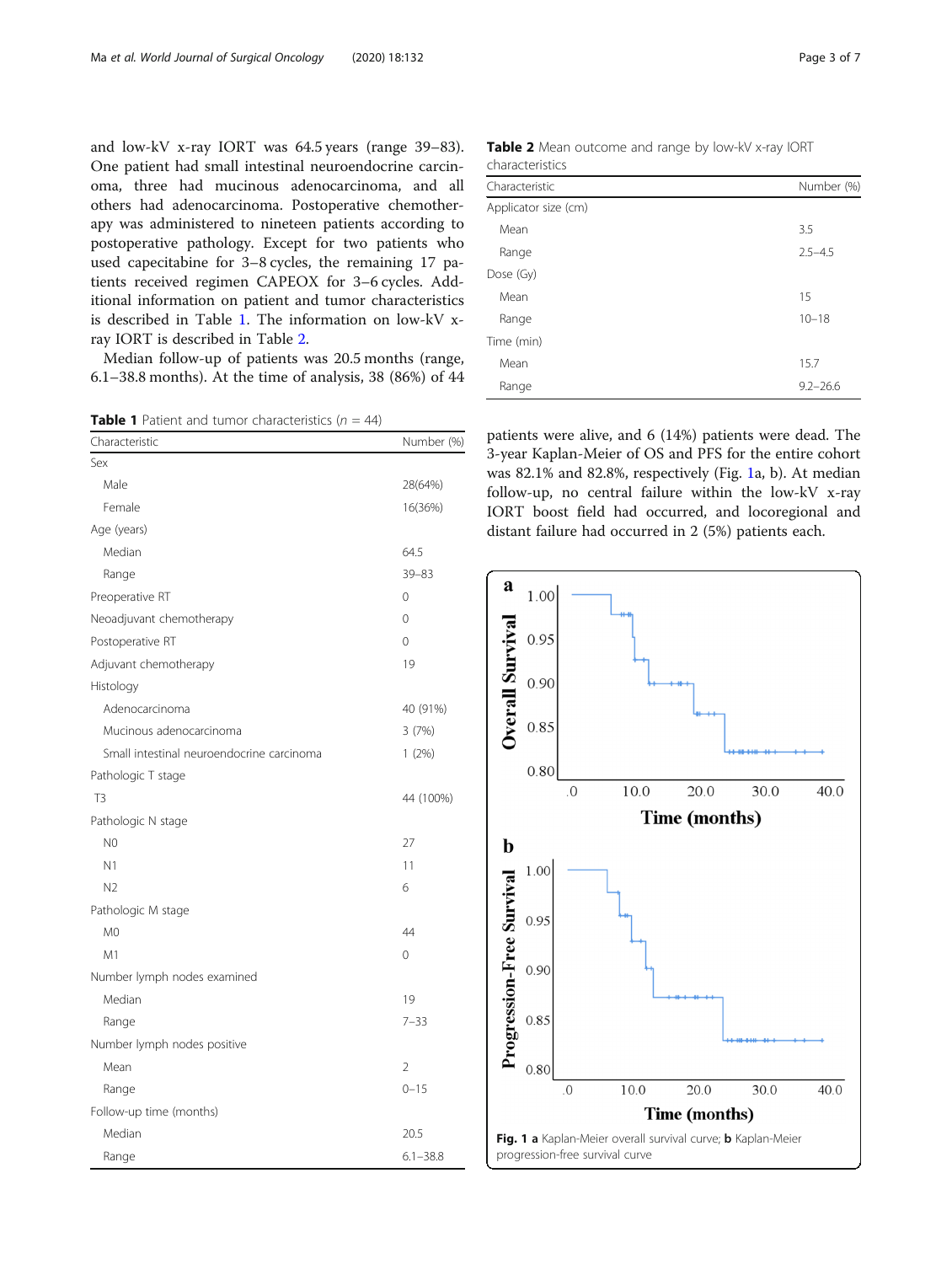On univariate analysis, pathologic regional lymph node status was not predictive of OS ( $p = 0.38$ ). The 3-year estimations of OS were 85.6% and 88.9% for N0 and N1, respectively. The 2-year OS of 62.5% was estimated for the N2. The PFS estimations for the above were 91.7% and 88.9% for 3-year and 66.7% for 2-year ( $p = 0.373$ ) (Fig. 2a, b). Lymphatic/vascular invasion also did not predict for OS ( $p = 0.068$ ) or PFS ( $p = 0.079$ ) in our study. The 3-year estimation of OS and PFS were 86.2% and 86.4% for lymphatic/vascular invasion negative. The 55.6% and 62.5% of 2-year OS and PFS were respectively estimated for the lymphatic/vascular invasion positive (Fig. 3a, b). The margins of our patients were negative. Therefore, no additional statistical analysis was performed.

We have performed statistical analysis on the influence of several disease factors and treatment parameters to the PFS and OS. The factors include age, gender, tumor size, number of positive lymph nodes, total number of lymph nodes examined, N stage (all patients are T3M0, only N stage is different), perineural invasion, lymphatic/





vascular invasion, adjuvant chemotherapy, applicator size, IORT does, and time of IORT (Supplemental Table [1\)](#page-5-0). None of the  $r$  values are higher than 0.3 or lower than − 0.3. Our data showed that none of any of other factors has association with the OS or PFS.

Perioperative 30-day mortality was 0%, while 7 complications were occurring in 5 patients. Early complications ( $\leq$  30 days) occurred in 9% ( $n = 4$ ) of patients, including wound infection 5% ( $n = 2$ ), anastomotic fistula 2% ( $n =$ 1), and healing delay 2% ( $n = 1$ ). Three late complications (> 30 days) occurred in 3 patients, giving a longterm morbidity rate of 7%. All 3 were related to small bowel obstruction. There was no severe toxicity (CTCAE grades 3 or 4) related to the multimodality therapy. Information on complications is described in Table [3](#page-4-0).

#### **Discussion**

Currently, there was very limited data available on IORT for colon cancer, especially for locally advanced colon cancer [\[20](#page-6-0), [21](#page-6-0)]. A Russian literature showed their experience with 20 T3-4 colorectal adenocarcinoma patients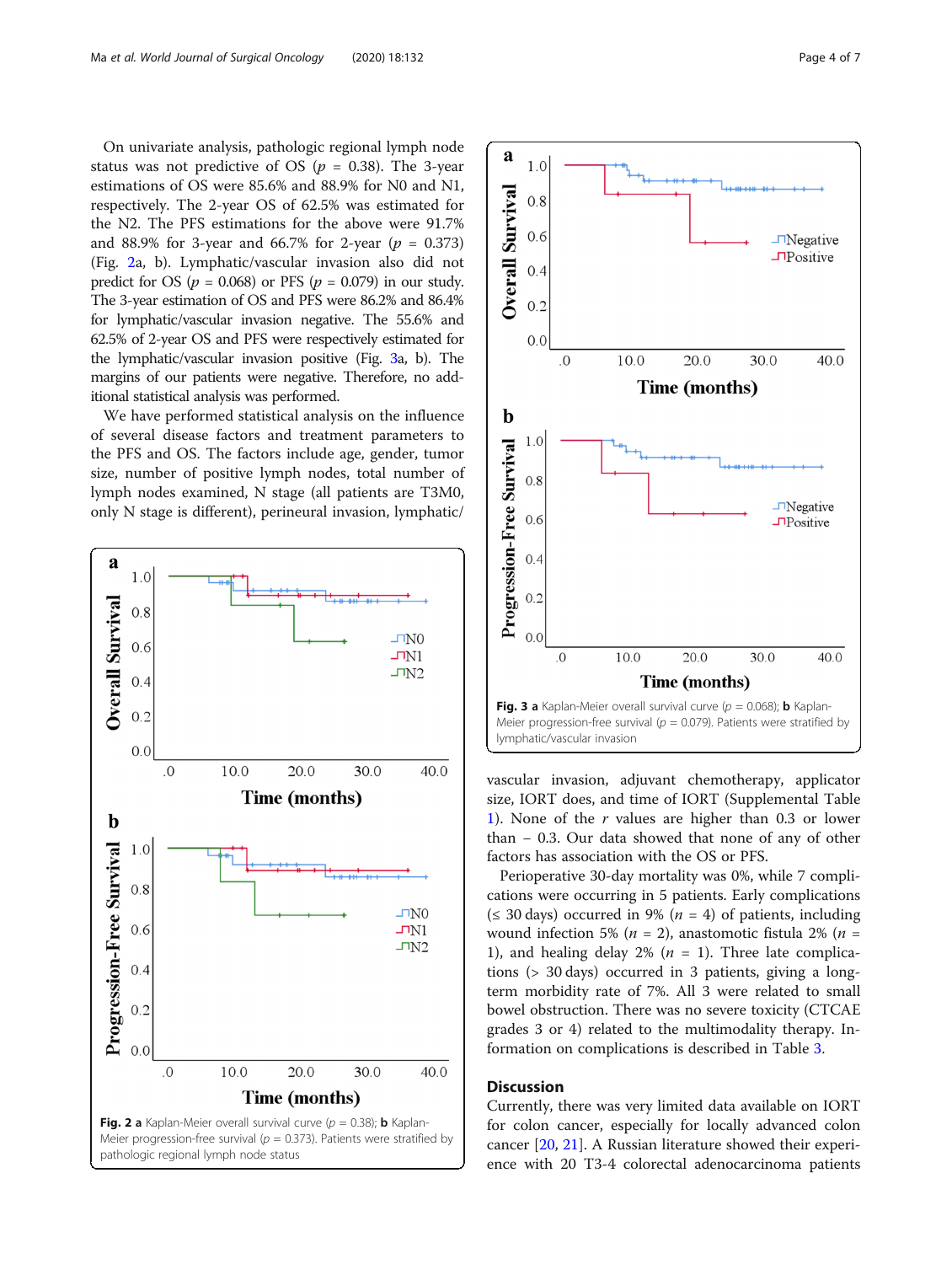| Complication                                                                               | Total (number) |
|--------------------------------------------------------------------------------------------|----------------|
| Early (30 days)                                                                            | 4              |
| Mortality                                                                                  | 0              |
| Anastomotic leak/abscess/fistula                                                           | 1              |
| Small bowel obstruction                                                                    | 0              |
| Wound infection or breakdown                                                               | $\mathfrak{D}$ |
| Dehiscence                                                                                 | 0              |
| Ureteral injury                                                                            | 0              |
| Others                                                                                     | 1              |
| Late $($ > 30 day)                                                                         | 3              |
| Peripheral neuropathy                                                                      | 0              |
| Small bowel obstruction                                                                    | 3              |
| Ureteral obstruction                                                                       | 0              |
| Wound infection/breakdown                                                                  | 0              |
| Fistula with abscess                                                                       | 0              |
| Bladder dysfunction                                                                        | 0              |
| Sexual dysfunction                                                                         | 0              |
| Enteritis/proctitis                                                                        | 0              |
| Pelvic or abdominal abscess                                                                | $\Omega$       |
| There was no severe toxicity (CTCAE grades 3 or 4) related to the<br>multimodality therapy |                |

<span id="page-4-0"></span>Table 3 Early and late complications after the combination therapy of surgery and IORT

using Intrabeam® PRS after curative surgery [\[17](#page-6-0)]. A dose of 14–17 Gy was distributed to the surface. Authors indicated the possibility of IORT to be used with curative resection with minimal early complications. For eradicating microscopic and subclinical disease after surgery, the surface dose ranged from 13 to 23 Gy according to a retrospective review of the Cleveland clinic experience for rectal cancer  $[18]$ . The study proved that Intrabeam® PRS, which provides IORT for patients with rectal cancer, seems to be a safe technique. This year, Sergey et al. reported that a single dose of 10–20 Gy for low-kV x-ray IORT was a valuable alternative for LACC patients in the absence of access to external beam radiotherapy (EBRT) [[19\]](#page-6-0). Our IORT dose of 10–18 Gy was within the safe range based on the experience of other institutions. The final dose given is determined by the radiologist but requires, necessarily, a multidisciplinary collaboration with the surgeon and pathologist.

In our study, the present in-field local control was 100%. It was a very encouraging result. Additionally, based on current obtainable results, the 5-year local control was between 86 and 89% due to multimodality treatment including surgery, EBRT, and IOERT. Liska et al. found that the median time to LR was 21 months [\[5](#page-5-0)]. This was comparable to our median follow-up time. It was reasonable to infer that we achieved better locoregional control of 95%. Despite 19 of our patients

received adjuvant chemotherapy according to standards, it was notable that adjuvant chemotherapy was not involved in reducing LR of patients with either stage II or stage III tumors [\[5](#page-5-0)]. The estimated 5-year OS was between 61 and 76%. We found that 3-year OS was 82.1%. Notably, at least two of the six patients did not die directly from colon cancer in our study. Therefore, the actual survival rate should be better than what we reported here in this study. Meanwhile, our 3-year PFS was 82.8%, better than the 43% in the early report [[21](#page-6-0)]. The 5-year distant failure was 12% according to the previous data, which is much higher than our 5% [[20\]](#page-6-0).

In particular, extensive surgical resection is required for patients with LACC and this comes with a major risk of complications. Therefore, in the present era of increasing medical costs and outcome consciousness, it is essential to assess complications associated with the combination of low-kV x-ray IORT and surgery. Our results suggest that patients treated with low-kV x-ray IORT had encouraging PFS and OS and without an increase in short-term or long-term complications in comparison to previous multimodality studies, whose acute complications were not more than 10% and long-term morbidities were between 37 and 53% [\[22](#page-6-0)]. In our study, early complications occurred in 9% of patients, and 7% of patients had late complications, and surgery time was not extended significantly (mean low-kV x-ray IORT time  $= 15.7$  min, range  $9.2 - 26.6$  min). Our analysis indicated that the addition of low-kV x-ray IORT to standard treatment led to better results with no increased toxicity.

As has been previously shown, postoperative regional lymph node status and lymphovascular invasion directly affected tumor stage and prognosis [[23](#page-6-0), [24](#page-6-0)]. The prognosis was very different from T3N0 to T3N2 patients. However, in our study, regional lymph node status and lymphovascular invasion had no significant impact on PFS or OS in patients with pT3 colon cancer. Although our analysis showed a trend, results did not get statistically significant differences. Our results suggested a potential role for low-kV x-ray IORT in the management of LACC, in particular, the setting of pT3 disease with pathologically involved lymph nodes and/or lymphovascular invasion positive patients. Our data showed that none of any of the other factors has association with the OS or PFS, confirming that OS and PFS in this study are the results from the treatment of low-kV x-ray, not from other sources. However, we cannot exclude the effect of limited follow-up time and the small patient number at present.

It was also notable that variations in the histology of our study included small intestinal neuroendocrine carcinoma, mucinous adenocarcinoma, and adenocarcinoma. Nevertheless, neuroendocrine tumors had a poor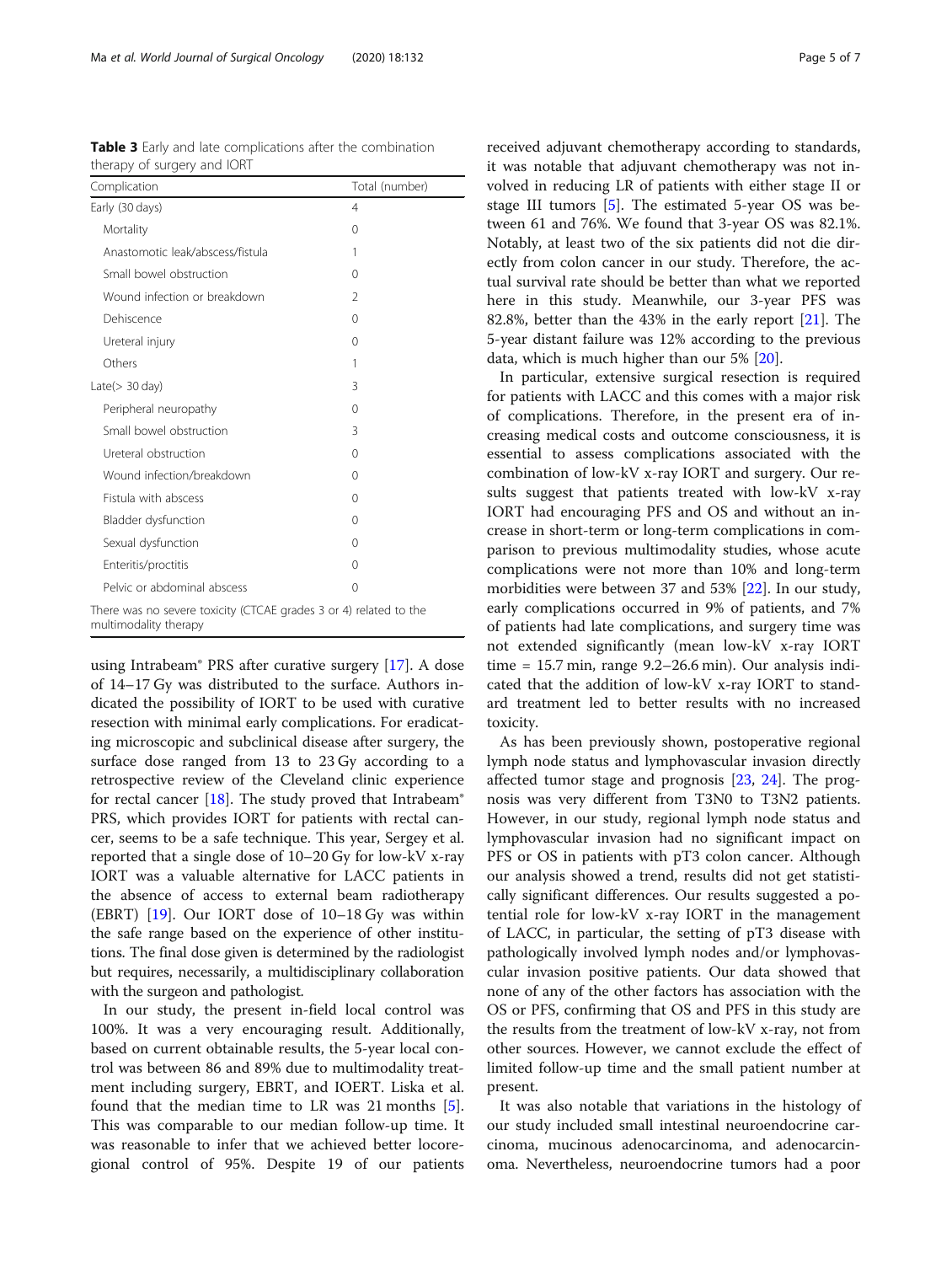<span id="page-5-0"></span>prognosis with 3-year survival was 15%, and five-year survival was 6%. Overall survival was poor especially for small-cell neuroendocrine carcinomas [[25](#page-6-0)]. Comparing with non-mucinous adenocarcinoma, mucinous adenocarcinoma was a distinct subgroup of colon cancer with a worse prognosis  $[26]$ . Thus, instead of affecting our current results, it indicated that we achieved quite good results.

Our study has several limitations which include it being a retrospective, non-randomized, single-center study with no control group. There may also be a significant selection bias. The follow-up time is relatively insufficient. Because of current rare data on IORT for colon cancer, available results are relatively inadequate. This could limit the generalizability of results from this study to a larger population.

Despite these limitations, our results suggest a potential role for low-kV x-ray IORT in the management of LACC and achieve the effect of not being inferior to the electron IOERT without increasing toxicity. Larger prospective comparative analyses are needed to better evaluate outcomes for patients with LACC receiving low-kV x-ray IORT.

#### Conclusion

Patients with LACC who have undergone an additional low-kV x-ray IORT can achieve encouraging locoregional control, PFS, OS, and distant control without an increase in short-term or long-term complications. LowkV x-ray IORT can be considered as part of management in pT3 LACC. Further long-term follow-up is still needed.

#### Supplementary information

Supplementary information accompanies this paper at [https://doi.org/10.](https://doi.org/10.1186/s12957-020-01903-x) [1186/s12957-020-01903-x.](https://doi.org/10.1186/s12957-020-01903-x)

Additional file 1: Supplementary Table 1. The correlation r values of OS and PFS with disease factors.

Additional file 2. Data collection.

#### Abbreviations

LACC: Locally advanced colon cancer; kV: Kilovolt; IOERT: Electron beam intraoperative radiotherapy; OS: Overall survival; PFS: Progression-free survival; LR: Locoregional recurrence; IORT: Intraoperative radiotherapy; TNM: Tumor node metastasis; EBRT: External beam radiotherapy

#### Acknowledgements

Not applicable.

#### Authors' contributions

LM: Manuscript draft and analysis data. JHQ, XWL, and YJ: Review of the literature. HLY, LL: Participating in study design. CYM: Conceiving of the study. LD, JLC, and DMW: Carrying out the clinical review required in the study. AMS, DS: Participating in the review of the drafted manuscript. WKG and HC: Manuscript revision. WKG and HC contributed equally to this article. All authors read and approved the final manuscript.

#### Funding

This work was partially supported by funding from The First Hospital of Qiqihar City (R073290127 to WG), Heilongjiang province, People's Republic of China; a Merit Award (I01 BX000671 to WG) from the US Department of Veterans Affairs; and the Veterans Administration Medical Center in Memphis, TN. The funding organization had no role in the design or conduct of this research.

#### Availability of data and materials

The datasets used and/or analyzed during the current study are available from the corresponding author on reasonable request.

#### Ethics approval and consent to participate

This retrospective analysis was approved by the Institutional Review Board.

#### Consent for publication

Not applicable.

#### Competing interests

The authors declare that they have no competing interests.

#### Author details

<sup>1</sup> Center of Integrative Research, The First Hospital of Qiqihar, 30 Gongyuan Road, Longsha District, Qiqihar 161005, Heilongjiang, People's Republic of China. <sup>2</sup> Affiliated Qiqihar Hospital, Southern Medical University, 30 Gongyuan Road, Longsha District, Qiqihar 161005, Heilongjiang, People's Republic of China. <sup>3</sup> Department of Orthopedic Surgery and BME-Campbell Clinic, University of Tennessee Health Science Center, 956 Court Avenue, Memphis, TN 38163, USA. <sup>4</sup>Department of Radiation Oncology, University of Tennessee Health Science Center, 920 Madison Avenue, Memphis, TN 38163, USA. 5 Research Service 151, VA Medical Center, 1030 Jefferson Avenue, Memphis, TN 38104, USA.

#### Received: 3 March 2020 Accepted: 2 June 2020 Published online: 17 June 2020

#### References

- 1. Ferlay J, Colombet M, Soerjomataram I, et al. Estimating the global cancer incidence and mortality in 2018: GLOBOCAN sources and methods. Int J Cancer. 2019;144:1941–53.
- 2. Haddock MG. Intraoperative radiation therapy for colon and rectal cancers: a clinical review. Radiat Oncol. 2017;12:11.
- 3. Willett CG, Tepper JE, Cohen AM, et al. Failure patterns following curative resection of colonic carcinoma. Ann Surg. 1984;200:685–90.
- 4. Osterman E, Glimelius B. Recurrence risk after up-to-date colon cancer staging, surgery, and pathology: analysis of the entire Swedish population. Dis Colon Rectum. 2018;61:1016–25.
- 5. Liska D, Stocchi L, Karagkounis G, et al. Incidence, patterns, and predictors of locoregional recurrence in colon cancer. Ann Surg Oncol. 2017;24:1093–9.
- 6. Tran PT, Su Z, Hara W, et al. Long-term survivors using intraoperative radiotherapy for recurrent gynecologic malignancies. Int J Radiat Oncol Biol Phys. 2007;69:504–11.
- 7. Nuyttens JJ, Kolkman-Deurloo I-KK, Vermaas M, et al. High-dose-rate intraoperative radiotherapy for close or positive margins in patients with locally advanced or recurrent rectal cancer. Int J Radiat Oncol Biol Phys. 2004;58:106–12.
- Terezakis S, Morikawa L, Wu A, et al. Long-term survival after high-dose-rate brachytherapy for locally advanced or recurrent colorectal adenocarcinoma. Ann Surg Oncol. 2015;22:2168–78.
- 9. Willett CG, Czito BG, Tyler DS. Intraoperative radiation therapy. J Clin Oncol. 2007;25:971–7.
- 10. Brady JT, Crawshaw BP, Murrell B, et al. Influence of intraoperative radiation therapy on locally advanced and recurrent colorectal tumors: a 16-year experience. Am J Surg. 2017;213:586–9.
- 11. Alektiar KM, Zelefsky MJ, Paty PB, et al. High-dose-rate intraoperative brachytherapy for recurrent colorectal cancer. Int J Radiat Oncol Biol Phys. 2000;48:219–26.
- 12. Tom MC, Joshi N, Vicini F, et al. The American Brachytherapy Society consensus statement on intraoperative radiation therapy. Brachytherapy. 2019;18:242–57.